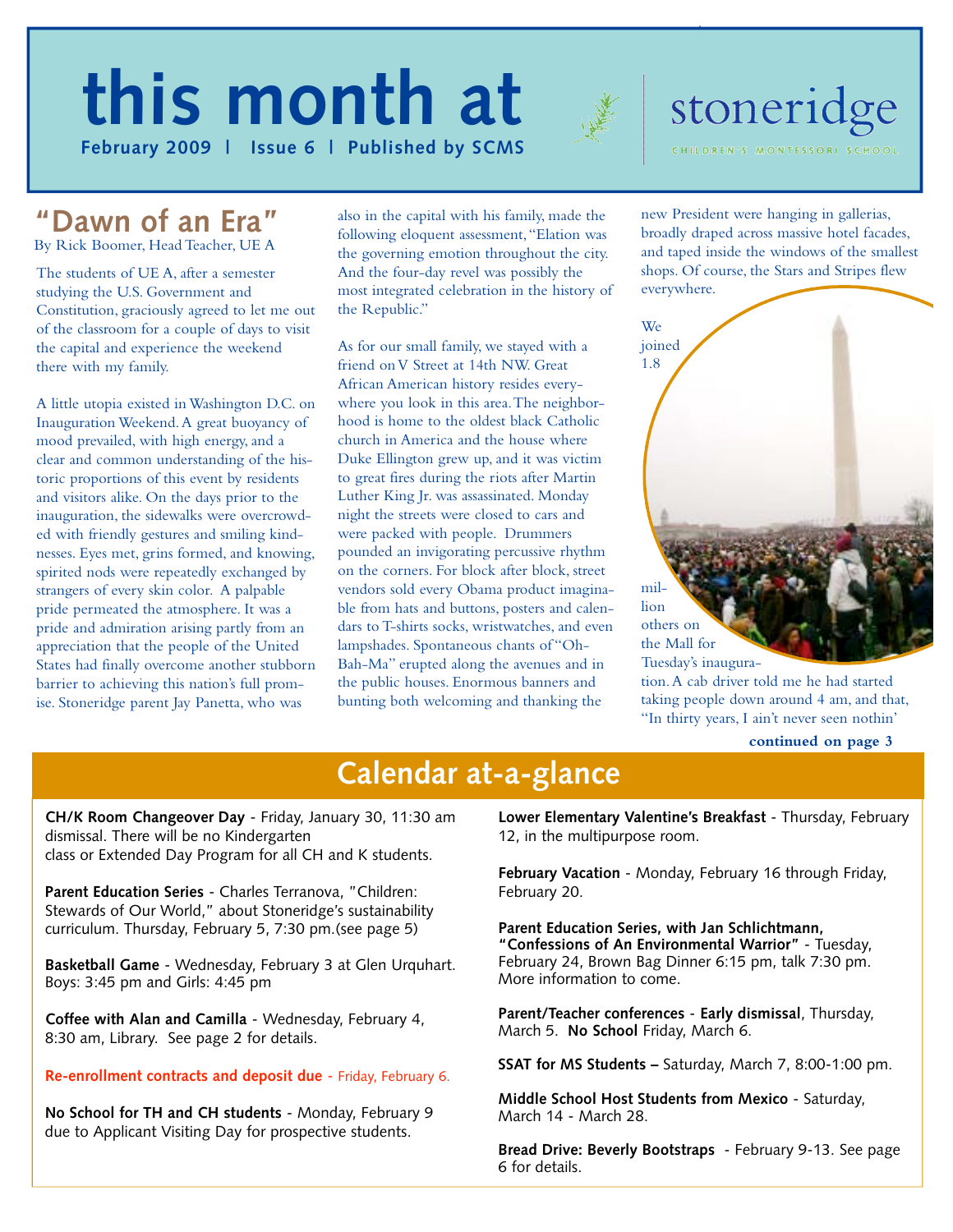### **This Month at Stoneridge**



# stoneridge

**Stoneridge Next Year?**

Alan Feldman, Head of School

When I sit down to write my column, as I do on this snowy day, I always ask myself two related questions,What is likely on the minds of Stoneridge parents right now? What is on my mind?

Today, these are easy questions to answer. With re-enrollment contracts sitting on the desks of our families—due back to the School in a week—the question likely on the minds of many parents is, *Am I ready to sign?* Parents signing the contract is certainly on my mind!

I have talked with over a dozen families during the course of January about this commitment they are about to make.This year especially, when all of us are being cautious with our financial decisions, this decision is one being thought out with even more care. So, let me address the issue, then: *Why sign and return the contract?* Or put another way, *What is special about the education my child receives at Stoneridge?*

I imagined writing this column with a list of top ten reasons, in the style of David Letterman. 10, 9, 8… But nine of the reasons, while important, are not nearly as important as Reason Number 1:

*Our faculty is outstanding.* This assertion reflects my experience at Stoneridge, and I know that the vast majority of parents, given a moment to reflect on this, will agree.

Why do I place such great emphasis on faculty? You won't be surprised to learn that research says your child's teacher matters more than anything else about his or her education.This general finding was underscored by a survey of current and prospective parents done last spring by a consortium of Montessori schools, which indicated that the quality of the teachers was parents' top reason for being at an independent school.

Let me say it again: *Our faculty is outstanding.* Not just OK. Not just good. Not just very good. *Truly outstanding.*

I'm not alone in recognizing how outstand-

ing our Stoneridge faculty are. Hardly a day goes by without a parent giving me this same message. Not mild words of praise, but deep appreciation for seeing the effects of the faculty's work with their child.



Parents see their highest hopes for their child's relationship to learning and to their peer group being realized. Parents who have the patience and confidence to see the educational process through—which can sometimes require several years—are always pleased with their child's development.Yes, always! Anyone who has a child in our Middle School—or spent time in our Middle School classroom—sees ample evidence of the maturity and purposefulness of our students. Each and every one.

This transformative power of our teachers is evident to me every day as I sit in classrooms and talk with teachers about their children. It was underlined earlier this month as I read over the progress reports that the teachers had written. In case after case, I was delighted to see enormous leaps. Some of these leaps:

• a non-reader, after a year of intensive tutoring, cracking the reading code;

• a perpetually distracted student suddenly "getting it" and becoming excited about his own learning;

• a socially awkward student taking important first steps into the social world of her peers;

• two MS students moving from being enthusiastic writers to being published authors (see story on page 10).

Donald Schön, an organizational development expert who authored *The Reflective Practitioner,* defined professionals as people who are continually learning—from workshops and courses as well as from their own experience: not just learning, but solving new problems every day. Our teachers are professional in exactly this sense: they are continually reaching beyond their Montessori training to understand and meet the needs of each one of their children.As they acquire additional understandings, they

integrate their new knowledge into the developmental framework and curriculum that they acquired in Montessori training. Writers'Workshop, Literature Circles ("Lit Os"), inquiry-based mathematics from the *Impact Math* and *Investigations* mathematics curricula, guided reading with an emphasis on fluency and comprehension, careful attention to spelling, knowledge of the needs of children with a variety of social and learning issues, ability to work with outside experts—all of these represent specific ways that faculty bring the very best in contemporary educational thinking to their classrooms.

Charles and I play a supportive role for the faculty by placing professional development at the heart of the teacher evaluation process. Called "Meaningful Faculty Evaluation," the professional development and evaluation program that we formalized last spring asks every faculty member to set his or her own learning goals for the year for which they are accountable.The Board provides the critical financial support for this active program of faculty professional development.

In another week, I expect I'll have a thick folder of re-enrollment contracts on my desk to sign.As I sign each one, I'll pause and think about *your* child and the progress he or she has made and is about to make. Each child is a unique story, and we are as proud as you are about your child's ongoing transformation at Stoneridge.

#### **Coffee with Alan and Camilla Wednesday, February 4, 8:30 am**

Have you had some curriculum question on your mind? Thinking what the future holds for Stoneridge? Want to discuss an idea you have about our community and school with Alan and Camilla?

Please join them on Wednesday morning at 8:30 in the library for informal open meeting and a good cup of coffee. See you there.

page 2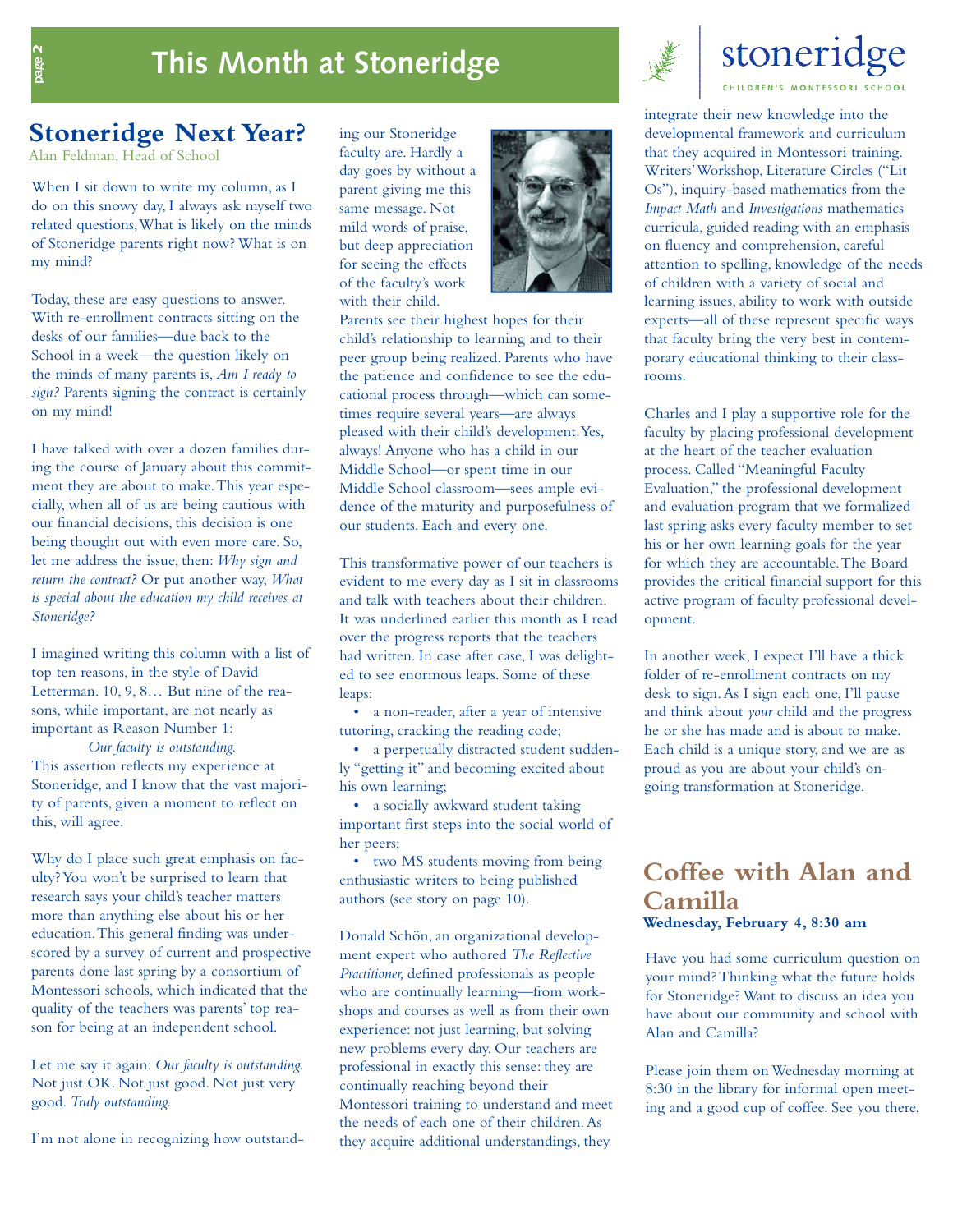

#### **continued from page 1**

like this. People comin' from everywhere. Seattle. California. Minnesota." Even though the weather was a cold, blustery 25 degrees, the sun did break through the thin, high clouds.There was also warmth to be found in the crowd's enthusiasm.When the Jumbotron (enormous outdoor TV screens) displayed Malia and Sasha walking to the Capitol balcony in their adorable, candycolored J.Crew outfits, the throngs on the mall whooped and cheered. Finally the momentous occasion arrived.When Barack Obama swore his oath of office, hundreds of thousands of onlookers on the mall and, I imagine, hundreds of millions of others around the world, were united in hopeful and reverent silence.Then, people of all colors began roaring, crying, kissing, dancing, screaming, fainting, jumping, hugging.

A headline from the Washington Post the next day aptly read,"A Vast, Diverse Sea of Humanity Celebrates the Dawn of an Era." It felt wonderful to be a drop in that ocean.

### **Our Turn: Mexican Exchange**

Amelia, Middle School Student

Last year the Middle School class had the opportunity to visit another country.We stayed with Mexican students at their houses and went to school with them.We experienced their culture first hand, and were fully immersed in their way of life.We had to speak another language, find out the different customs and expectations of someone our age in such a different world.We were the foreigners, alone and wide eyed with wonder at the realization that somewhere not so far away a world exists that is so vastly different that it takes actually being there to comprehend it.

This year we are not the gawking strangers. The time has come for us to have a different kind of experience; one that may seem less of an adventure, but one that is a truly more difficult thing to accomplish: Sharing our culture with students from Mexico.The Middle School will be hosting students from Mexico this March. Eight (possibly ten) students will be coming from the Apostòlica

School in San Luis Potosi, Mexico, from March 14th to the 28th.They will attend school with us during the day and stay at students' houses at night.We are planning to have another raffle to raise money for the students. Proposed activities include watching sports games, performing the Winter Play that was written by two of our students, visiting historical sights and visiting the Audubon sanctuary.Anyone who is interested in sharing possible activities for us to do with the Mexican students is welcome to do so. Ideas can be proposed to the Middle Schoolers and teachers.

We are excited to now be the ones who share our American customs and traditions, history and government, its language and arts… even as we are still finding all of this out for ourselves.We will be in charge of a person, making sure that they understand what we say and are happy and feel welcome without overwhelming them.We have to give them a view of a stunningly different world and at the same time make them feel safe and at home.We need to make sure they eat and sleep well, and that they don't get homesick. We need to stop just asking questions and for the first time begin answering them.We are about to undergo a life altering transformation, one that we will remember and take something from for years and years to come.

#### **Trustee Update Thinking Diversity** Melissa Dimond, Board Member

In the fall of 2007, parents, faculty, and members of the Board assembled at the first meeting of the SCMS Diversity Committee. Our purpose is linked directly to the school's strategic plan, which outlines the objective to *"enhance the educational experience of our stu dents, to foster tolerance and understanding, and to prepare our students to successfully navigate the world beyond Stoneridge".* I have opted to be part of the Committee both for professional and personal reasons. Professionally, I am fortunate to work at The Food Project, a setting where teenagers from all walks of life come together to learn about themselves and

make a difference in their community. At my job, I am struck daily by the depth of the learning that happens for young people in this environment. Personally, as a member of the SCMS community and as a mom, I want my son and the students around him to have the benefit of this same kind of learning. In our world today, we are consistently reminded of the ways in which "diversity" is the healthiest or most protective path. A diverse financial portfolio is the most robust way to guarantee earnings over time. A diverse ecosystem is the most likely one to ward off disease and the harmful effects of draught or flood. So how, I wonder, can this same concept play out meaningfully in an educational setting – when we are talking about people?

Stoneridge is a school where creative problem solving is highly valued and where student initiated work is the norm rather than the exception. Particularly in a school where students' ideas and perspectives are so much a part of the educational culture, diversity is truly an asset. Our children's learning will be broader and deeper when the room is full of as many viewpoints as possible. In my work setting, we often talk about "cross cultural" experiences, and that terminology sits well with me because "culture" can mean a lot of things. It gives us room to talk about where people live, where our ancestors are from, what languages we speak, the music we listen to, what foods we eat. Over the course of the coming months and years, the Diversity Committee and the Board of Trustees will be looking at ways to broaden Stoneridge students' experiences by giving them the opportunity for meaningful cross-cultural connections. And this can happen both within our current classrooms and outside of them. If you have any ideas, comments, or questions to share we welcome them. Do not hesitate to email or call me. I look forward to it.

*Members of the Diversity Committee include Melissa Dimond (parent, trustee and co-chair), Bella Jackson (parent and co-chair),Alan Feldman (head of school), Chris Ney (parent), Susan Steiner (parent),Anne-Seymour St. John (parent and board chair), Catherine Cordova (parent) and Victor Young (faculty).*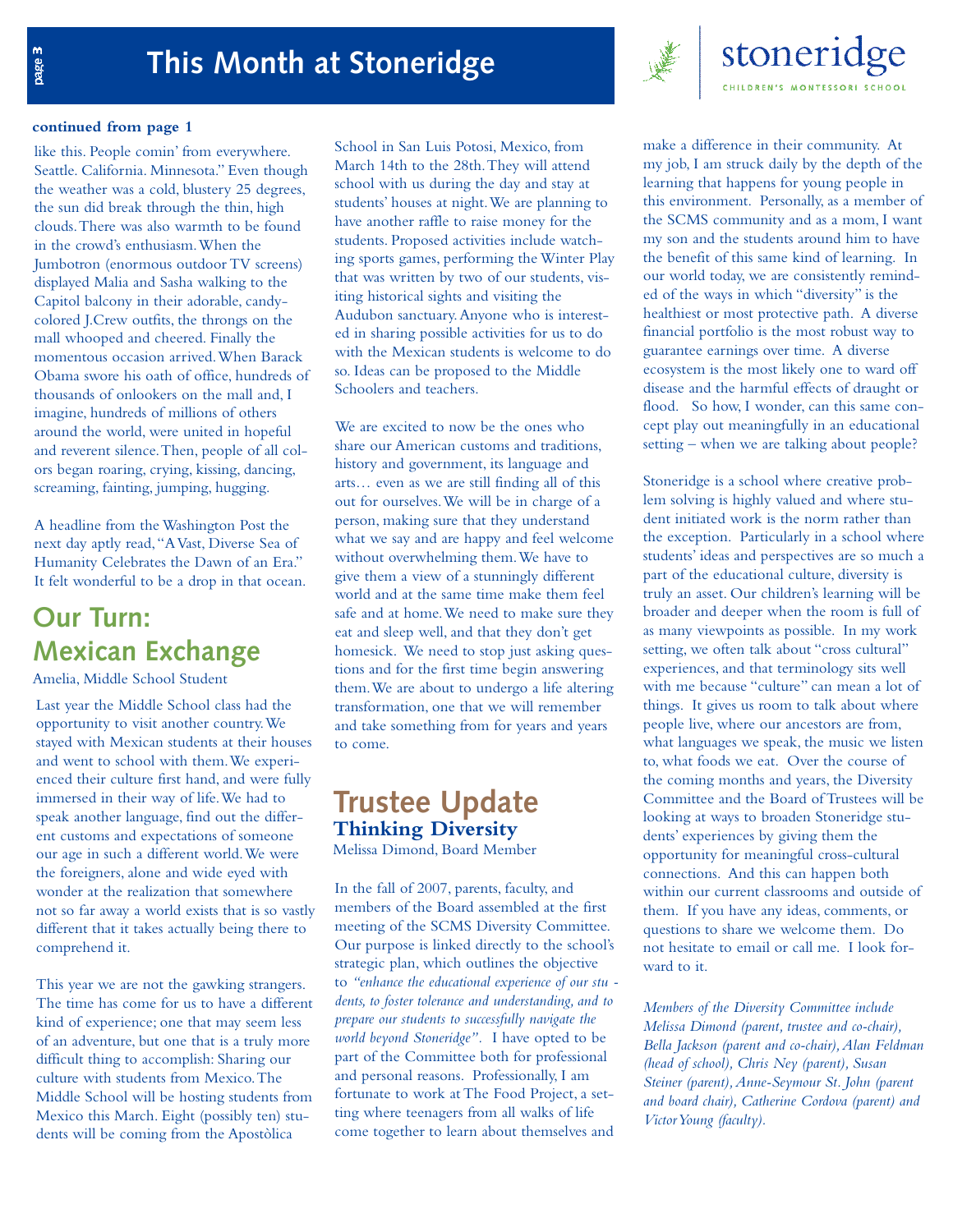

### **"Great Job!" and Other Dangerous Phrases**

On Saturday January 24, education reform advocate Alfie Kohn spoke to an assembly of 400 Montessori teachers at the conference for Montessori Schools of Massachusetts Annual Conference. He talked at the Wax Academic Center at Endicott College.The topic of his presentation was, "Children and Choices: Rethinking Control, Supporting Autonomy." Stoneridge hosted the conference this year, and over 25 Stoneridge faculty and administration and a handful of parent volunteers were in attendance. Kohn's presentation was very well received by the large audience. -Michelle Mustone, Stoneridge Parent

Kohn opened his talk describing a study that attempted to measure the effect that children's choice doing a task had on the final product. Children were told they would be creating a collage. Some were told they could choose the materials they would utilize in the project and for some the materials were mandated. For example, a child would come in the room and choose whatever he wanted from an array of materials.The second child was then given the materials the first child had chosen and instructed to create a collage. Each pair of children were treated this way to create two groups: one with maximum autonomy and one with minimal autonomy.The collages were collected and a panel of artists, unaware of the purpose of the study or instructions given to the children, judged the works for level of creativity.The collages of the children who were allowed free choice of available materials were judged consistently "more creative" than the collages of the children who were given no choice of their materials. Kohn asked the audience to consider why they thought this was the result. Some in the audience explained that the creative process started at the moment a student chose their materials, so choice enhanced the creative process. Others thought the students who chose the materials were more invested in the project.

Building on this evidence of the importance of authentic choice, Kohn focused on how children could be given authentic choice in a classroom setting to increase learning. He

spoke about the necessity of faculty listening to children and using the children's questions and curiosity to increase learning. He gave the example of a teacher allowing circle time to become a vehicle for deciding on the lessons of the day or days to come rather than just a time to greet children. Kohn related the example of a student during circle saying,"My cat has been really tired lately.We had thought he was a boy, but we found out the cat was a girl,'cause she had kittens yesterday. I thought kittens were cute but when they came out they were pink and wrinkly and she licked them."Another student chimes in,"Yeah, I saw kittens and they didn't have their eyes open yet!"Another commented on cats,"My mom says tigers are cats, just bigger, but still cats. Is that true?" Kohn pointed out that this is not the moment to say,"OK, circle time is ending, and we have to start studying whales." Be flexible enough to turn your lesson on animals to cats. Not that you necessarily dump the lessons on whales, but do not forget the interest in cats, make the math lesson somehow use cats, be creative! Listen to your students and build on their interests.

Kohn discussed other areas students could be given choice, such as decorating the room. Most Montessori teachers already do this, but he talked about how students' ability to participate in the room decoration gives students a feeling that it is their classroom and can be used to inspire other lessons. He highlighted the experience of a teacher who let the students choose what to put on the walls.They decided they wanted to put up blue construction paper on one of the walls and allow each student to hang up whatever work they were most proud of that week. The teacher said she would do that."No," they said,"we want to hang up the paper!" So she let them. It did not turn out as they had hoped! They discovered they needed to measure things to ensure the end result they desired.The teacher was able to turn this moment into a lesson on measurement and fractions. In this way, the mathematics of measuring and fractions became relevant to the students.

Another example Kohn discussed was the choice of how to study something.Why can't a teacher say,"How do you want to study this?"Why must the teacher say we are going to read this book, or watch this movie, or take a quiz? He proposes giving students a role in this choice. He is not recommending teachers abdicate their role in the classroom, just to re-evaluate it and share the control with their students. He gave the example of a traditional, old-school style teacher who has the quietest classroom, children working diligently, no distracting behavior, perfect angels.What typically happens when that teacher leaves that room? Chaos—yelling, paper-throwing, pencils in the lights.What happens when the teacher returns to find the chaotic state of the classroom? She responds with,"See, you can't be trusted!" She comes down hard with increased control, more homework, taking away recess and free time.Why would this teacher expect a different outcome? She never lets those students make any decisions nor have any input.They are fantastic automatons, at least when the teacher is present—but to what end? He challenged teachers to find ways they could allow students to practice making decisions.

stoneridge

**CHILDREN'S MONTESSORI SCHOOL** 

Kohn's final focus was on how teachers (and parents) who think they are doing something wonderful for their kids may really be creating people who act to please authority and not focus on their own fulfillment.We all know someone who says,"Great job! I am so happy to see you share your lunch with Bobby! You are such a giving person! Nice sharing." Kohn contends that this praise merely creates a need in the child to hear more praise. It is particularly empty praise if the teacher/parent does not know the intent of the child in doing the action. Does it make a difference that she shared because Bobby was hungry or that she saw you watching and knew you would like it? Kohn refers to a statement made by Nazi leader Rudolf Hess where he states he was instructed at an early age to care for others and have concern for their needs. Kohn believes it is more valuable to comment on the behavior by describing it. For example,

**continued on page 5**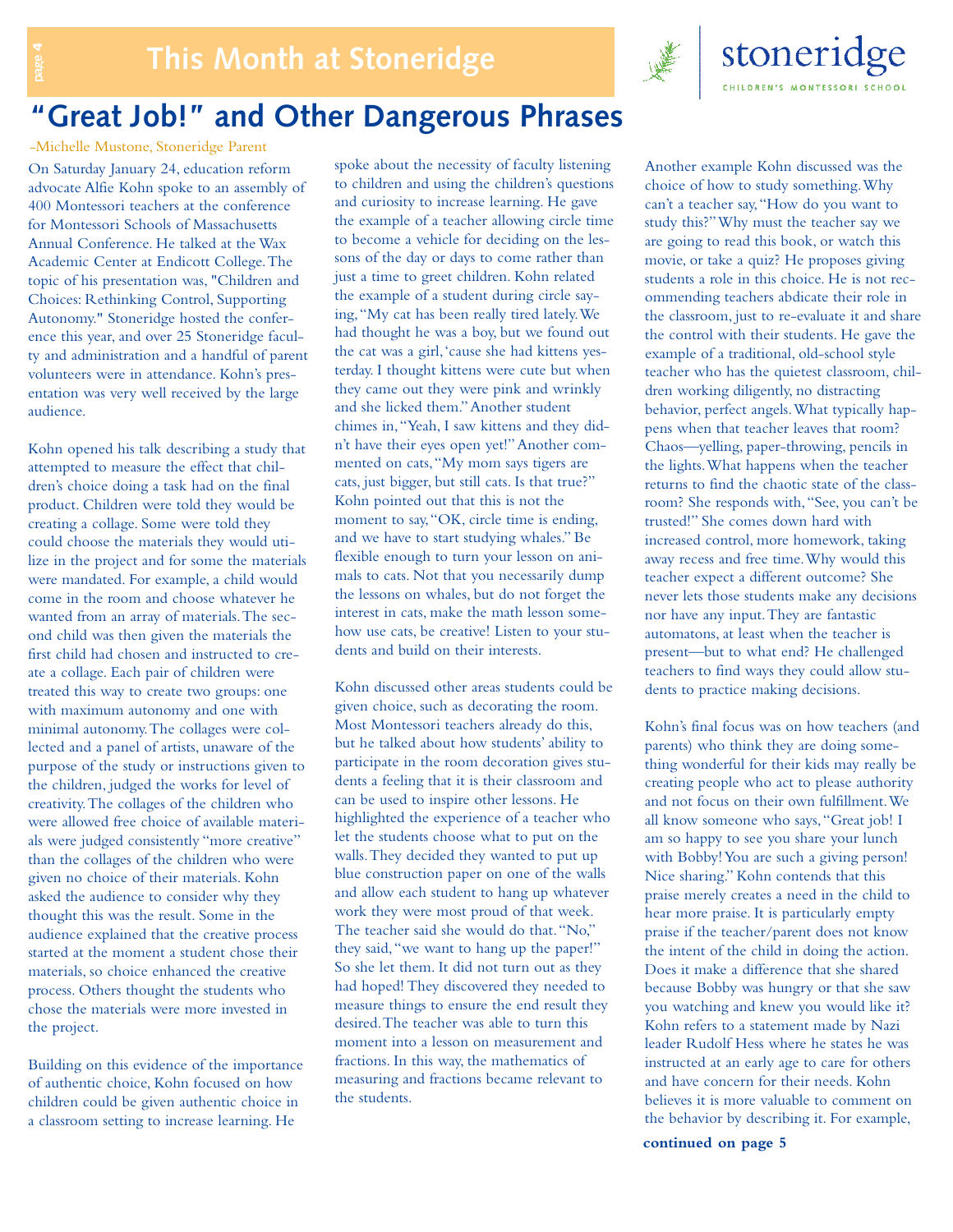

#### **continued from page 4**

page 5

"I see you added toes to the drawing of that person" which keeps the focus on the drawing as opposed to "Great job, that is so creative, I'm so happy to see that!" which puts the focus on the praise and praiser. If you do not allow the student to make the choice about what to care about and merely reward them, then your comments do not help children develop their autonomy.

A final point made by Kohn was that raising children and puppies should entail different methods, since dogs and humans have such different mental capabilities and we do not treat our children like animals. "Positive reinforcement" and "Logical consequences" are used to produce behavior that adults want to see but do not help children develop a moral compass or a set of values of their own. Using euphemisms like "positive reinforcement" and "time out" makes the methods of "enforced conformity" and "extreme forced isolationism" more palatable to parents and educators. He admitted giving up control can be difficult, and you have to decide how you can evolve towards this goal consistent with your own approaches.You have to be willing to live with the choices that the children make. He related a personal anecdote of when he let his 4-year old daughter help decide what might help her get ready to leave for school on time. She felt that she took a lot of time getting dressed so she thought it would help if she wore her school clothes to bed.Although not the solution he had in mind, he agreed. It worked, and from the age of 4 to 11 she wore her school clothes to bed!

Kohn ended by reminding administrators that these principles apply to administrators working with faculty. He challenged all of us to give up control in furtherance of our true goal: the authentic development of each human being.

*Alfie Kohn is a nationally known author and speaker. More information about his work can be found at his website: www.alfiekohn.com.You can find a list of his books there as well as copies of articles he has published.*

*Michelle Mustone is a Stoneridge parent who works in the Education Department at Endicott College.*

### **Children: Stewards of Our World The Green Curriculum**

Thursday, February 5, 7:30 pm

*"We shall walk together on this path of life, for all things are part of the universe, and are con nected with each other to form one whole unity."*

Perhaps you've noticed this quote on the bridge in the entryway of Stoneridge.The meaning of this quote from Maria Montessori will become clear on Thursday evening at 7:30 pm. From Toddler to Middle School, our teachers and Charles Terranova will present the Montessori Curriculum as it addresses Global Climate Change and environmental sustainability for our children.As Montessori teachers our task is to prepare a series of experiences that provide a key for the child to understand how the earth functions.The awe and wonder of this planet and its intricate systems can inspire in a child a deep reverence for the special place we inhabit in the universe. Come see how we do it?

# **Sixth Graders to Washington D.C.**

The 6th Graders

The 6th graders are planning a trip to Washington D.C. to learn about the government and U.S. history.We have talked this over with the teachers and Alan and they have approved it.

The dates will most likely be Monday, May 18, 2009, to Saturday, May 23, 2009. Two Upper Elementary dads will be chaperoning along with Mary and Cathy.We are going to be flying from Boston to D.C. and be staying in hotels and motels around D.C.

We have been working really hard researching transportation, accommodations, historical sites, museums, etc.We will keep you posted as our plans progress.



Sixth Graders planning their upcoming trip to D.C.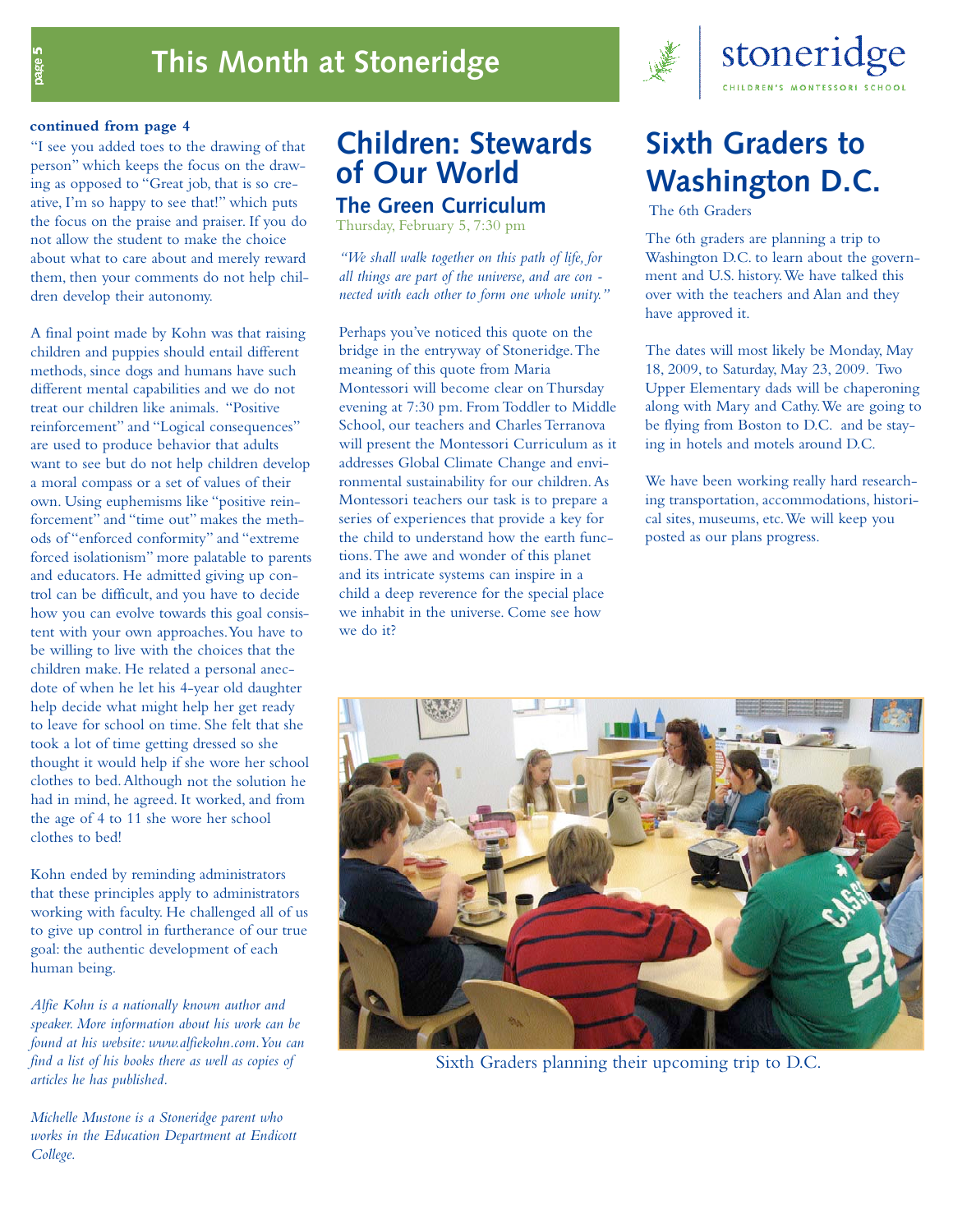## **This Month at Stoneridge**

The Community Service Committee is very appreciative for all the generous holiday donations collected on behalf of North Shore Head Start and Star House.The drives were very successful and really made the holidays brighter for so many.Thank you!

In the spirit of Valentine's Day, we hope you will join us in opening your hearts to our greater community. During the week of February 9, we will be holding a bread drive to support Beverly Bootstraps.This organization provides much needed groceries for many local families. However, as needs grow, perishable food items such as bread run short. Please help by bringing in a loaf of bread during the week of February 9-13. If you are interested in delivering bread donations to Beverly Bootstraps on Cabot Street, please contact Stacie Grasso at staciegrasso@gmail.com or 978-750-1090.Thank you and Happy Valentine's Day!

### **Auction Update - Great Gatherings!**

Gretchen Putnam,Auction Chair

New to the auction this year is an exciting and fun way to donate. A Great Gathering is an event hosted by your family for a limited number of people. It can be for adults, for children, or for adults and children together.

Great Gatherings are fun! Instead of the entire event being bid on, each "seat" or place is sold on the night of the auction, so the event can be a great way to meet new people and try new things. As the host, you decide the number of people, location, date and time, cost per person as well as other parameters such as age or skill restrictions. Each donor writes a description for the gathering. All events must be "booked" through the Great Gathering coordinators, Anne Brady and Maria Teigeiro, in order to avoid scheduling conflicts. Events can be scheduled for any time after the live auction event on April 4. We hope to have gatherings spread throughout the year, including during the summer as well as next fall and

**Bread Drive** winter. Great Gatherings are a way for you and your kids to have fun and make new friends while supporting Stoneridge.

> Some exciting ideas have already been generated including:

- Moroccan evening
- Hayride and picnic at Green Meadows Farm
- Spanish dinner of tapas, sangria, and paella
- An afternoon of cookie making
- Hike to Agassiz Rock with a geologist

Keep your eyes on the auction website's Great Gatherings section at stoneridge.cmarket.com, get your day planner and come to the auction ready to sign up for these and other wonderful events!

### **Parent-to-Parent: "Confessions of an Environmental Warrior" with Jan Schlictmann**

February 24, 7:30 p.m. (brown bag dinner at 6:15 pm)

The Parent Education Committee together with Sustainable Stoneridge is proud to announce that our speaker for this year's Parent-to-Parent talk will be current Stoneridge parent Jan Schlichtmann. Jan became famous for prosecuting the Woburn case against W.R. Grace and Beatrice Foods for the contamination of the Woburn city water supply that became the basis for the book, "A Civil Action," and the movie of the same name. In 2007 he founded The Civil Action Center in hopes of educating people about alternatives to litigation.

His talk, entitled "Confessions of an Environmental Warrior," will take place at Stoneridge on February 24 at 7:30 p.m. Please join us for what promises to be an inspiring evening. In addition to Jan's talk, there will be a brown bag dinner at 6:15 p.m. where interested parents can talk informally with Jan. Bring your own sandwich, and drinks will be provided.



stoneridge **ILDREN'S MONTESSORI SCHOOL** 

#### **Music Notes**

Hannah LaBonde, Music Director

#### **Not too late for lessons!**

We still have a few After School Music spots remaining for students who would like to try piano, drums, guitar, or a brass instrument. Please contact Hannah right away if your child might be interested: hlabonde@stoneridgecms.org.

#### **Spring show: Mark your calendars**

I'm excited to announce that all students in LE, UE & MS will take part in performing a show this spring. Our gracious neighbors at Endicott College have offered us the use of their brand-new Center for the Visual and Performing Arts. Please note a calendar change: we will not perform the concert that was scheduled on May 14th; instead, we will perform our show at Endicott early June. (More information soon.)

All students LE-MS will participate in the musical components of the show, and I will be inviting interested students to perform in drama segments between the songs. I don't expect the show to follow a narrative format, but instead to include many poems/skits that revolve around a central theme. That way, many students can be involved without the reliance on a few "leads"; this format also eliminates the need for extensive sets/costumes.

Interested students will help to put together poems and skits for the show during the month of February; drama rehearsals will be held during recess times starting in mid-March. Parent help with the show is welcomed! Please e-mail Hannah if you're interested in learning more or offering help: hlabonde@stoneridgecms.org.

> Friday,<br>January 30 is Children's House Changeover Day!  $11:30$  am dismissal

page 6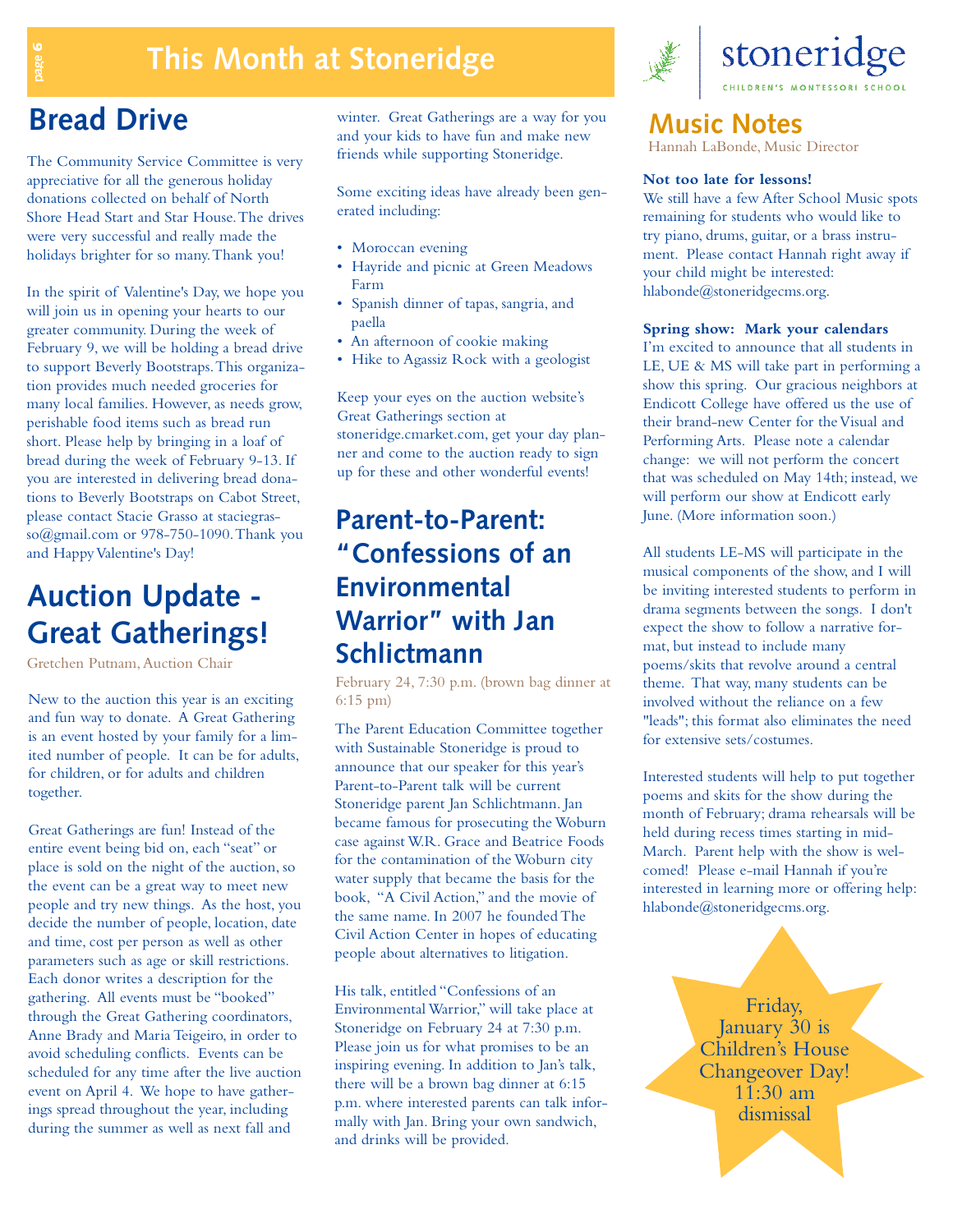

### **Selecting Safe Personal Care and Cleaning Products for Your Family**

Neal Grasso, Sustainable Stoneridge Committee and Stoneridge Parent

On January 15th, Elizabeth Saunders of Clean Water Action gave a talk to a small group of Stoneridge parents, students, and faculty about the prevalence of toxic chemicals in personal care, cosmetic,and cleaning products and how to seek out natural, safe alternative products. Clean Water Action is a non-profit organization working with the Alliance for a Healthy Tomorrow (www.healthytomorrow.org), a coalition of non-profit organizations who are promoting legislation in Massachusetts to protect children from being exposed to potentially dangerous chemicals. This group has been actively lobbying the Massachusetts General Assembly to pass the Safer Alternatives Bill (Senate Bill 2481), which is a comprehensive law that requires the state to replace toxic chemicals with safer alternatives in consumer products. In addition the Alliance is seeking a ban on the sale of all children's products (for ages 3 and under) containing bisphenol-A (BPA)

page

According to Ms. Saunders, since World War II, over 80,000 new chemicals have been introduced in the US yet very few of them are regulated by the federal government. US laws actually lag behind other industrialized regions with regard to regulating chemicals used in consumer products. For instance Europe has recently enacted a comprehensive law requiring industry to assess the toxicity of, and provide safety information for, chemicals used in consumer products.

Ms. Saunders recommended a web site (www.safecosmetics.org) to help identify safer personal care products. At this website, one can look up a specific product (e.g., Suave shampoo) and determine how this product ranks against other similar products with regard to its chemical ingredients. One can also look up a specific class of products (e.g., deodorants) and see how the list stacks up. During the meeting,Anne Brady pointed out that the National Geographic Green Guide's website (www.thegreenguide.com/) provides information on environmentally friendly products ranging from flat screen TVs to food containers and ranks the best

performing products in each category. However, for a simpler approach, one can also look out for three "red flag" ingredients on product labels:"Fragrance,""Parabens (Methyl-, Ethyl-, Butyl-, or Propyl)," and "Sodium Lauryl Sulfate". Fragrances typical include a suite of chemicals known as phthalates, which are suspected hormone disruptors, which can cause a myriad of health effects following long term exposure. Dermal contact with parabens has a possible link to breast cancer, and sodium lauryl sulfate is a harmful irritant. The biggest concern about these chemicals and others used in many personal care products is that their harmful effects have not been fully studied, leaving the public unaware of the potential risks associated with using particular products. In addition, as mentioned above, chemicals with known harmful effects are not regulated in the US.

As a result of this talk, Sustainable Stoneridge will provide parents with a recommended list of products we believe are safe to use at home, as well as products that should be avoided.While these lists will not be comprehensive, they will be a starting point for parents to create a chemically-safe environment for children.The School has already gone to great lengths to ensure that cleaning chemicals in use in the building follow similar guidelines, and we will crosscheck our recommendations with the ones that the School has put into practice.



\*The School cell phone policy can be found on page 25/26 in the *Parent Handbook.*

### **Library News**

Martha and Cruz

#### **Bullying/Teasing Resource List:**

Inspired by the impressive and important lecture by Peggy Schleicher, the library now has a preliminary list of Stoneridge's available resources on bullying and teasing. If you are interested in obtaining a copy, the list (still a work in progress) will be available on the new Parent/Professional shelf just inside the library or by email (mmorgan@stoneridgecms.org). Please know that the materials on this new shelf are available to all staff and families. Please come take a look.

#### **Returning Books:**

As the year is almost half way over (can it be?), here is just a brief reminder, especially for families whose children visit the library weekly, to check around your house for any ready-to-be-returned library books. These books, just waiting to get back on the shelves, can be returned at any time.

Finally, here is a thank you to all the families, all of you, who share your love of books and learning at home. We hear so many stories of families enjoying books and learning together. So thank you for reading aloud, for buddy reading, for asking your child about what he or she is reading. Thank you for sharing newspapers and learning on-line together. Thank you for donating library books in honor of your child or in honor of your child's teachers. For as the great doctor wrote: "The more that you read, the more things you will know. The more that you learn, the more places you'll go."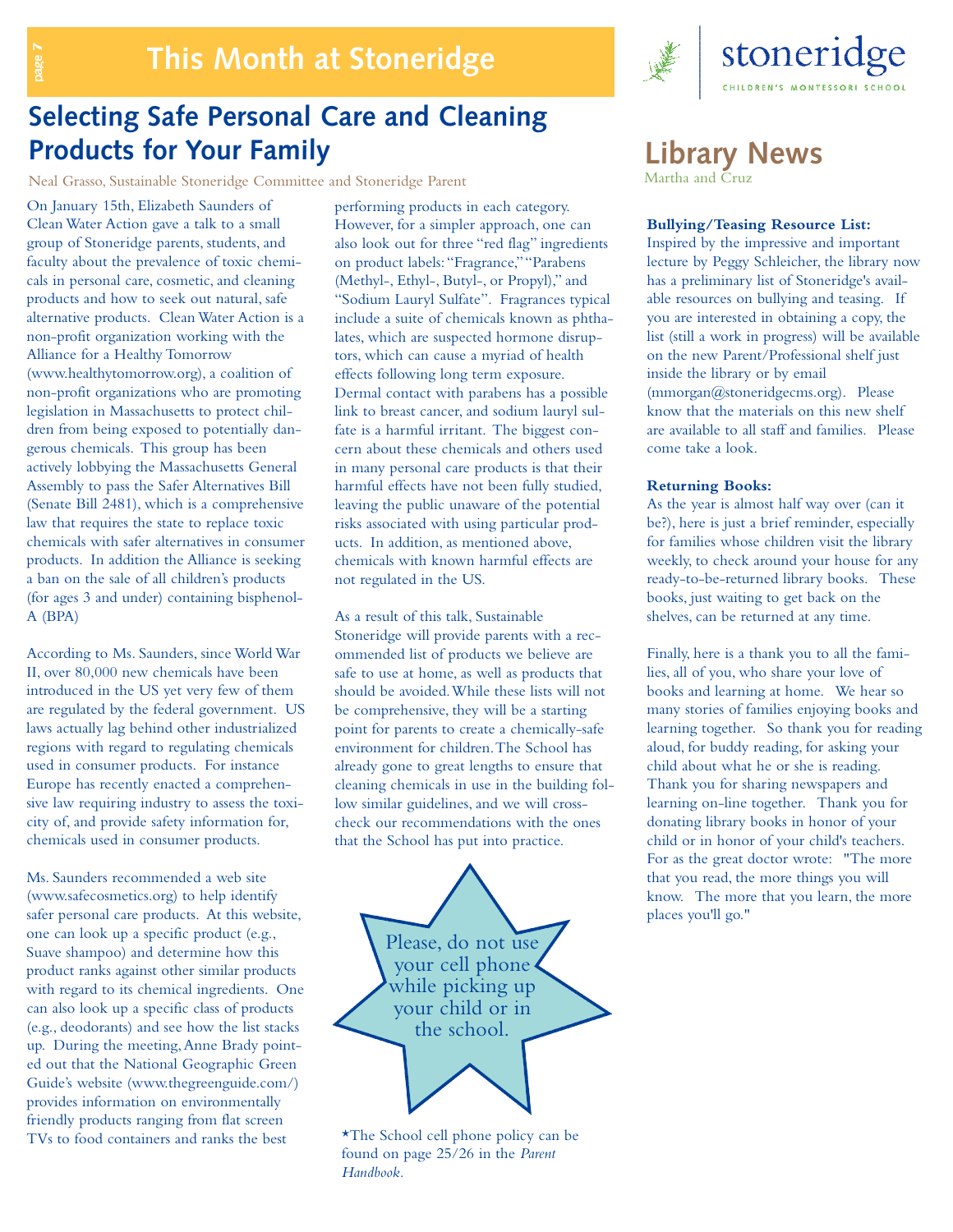

### **Toddler House**

Pam, Paulette, Sarah

page 8

Winter has hit the Toddler House. We enjoy listening to the crunch of the dry snow under our boots as we walk from our playground to the benches for dismissal. One day it was warm enough to be out for an extended period of time, and we put on all of our layers quickly enough that we were able to go sliding down the hill outside of our classroom. We are anxiously waiting another such day. Sledding was so much fun. We have a few toddlers who are independently dressing themselves in their full snow apparel. We continue to be grateful to our Toddler House families for arriving at school with snow pants, boots, jackets, hats and mittens. Toddlers are able to choose and have a great time exploring with snow and water inside of the classroom too. Since the snow is so fluffy and clean, the children frequently begin to eat it. We redirect them at these times. Soon we will have the opportunity to eat shaved ice.

New works in our classroom include ladling, set up like a punch bowl with small cups; an ever popular band aid work which is used to care for oneself, peers, dolls and animals; biodegradable packing peanut sculpting; squeezing peppercorn grating; flashlight assembling and shining;a nesting doll; tool matching; a tool bench; pipe cleaner flower creating and posting; sorting by magnetic and non-magnetic; assorted sounding bells; etc. Our current food preparation is the peeling of carrots.The toddlers love carrying our overnight suitcase around the room before settling down to open its latches and put on the enclosed blanket pajamas. Our independent snacks typically include three items often requiring scooping or spreading. We now have diluted juice available for the children to pour from a small pitcher into their cup.

We have some additions to our classroom we want to be sure to welcome. Michael joined our classroom prior to the holidays. His sister Mia has been with us in Children's House II. Jack and his mom Karen have just joined us and Jack will be phasing into our classroom over the next couple of weeks.

Please help us to make our dismissal as smooth and efficient as possible. If you choose to stay in the car line at our 11:30 dismissal time, please remain in your car in the driver's seat such that you can drive forward whenever possible, in order to keep the line moving. If you wish to engage in conversation with other parents or your child's teachers at this time, that is fine, but please pull into a parking spot so that you do not inconvenience other families.

### **Children's House**

Linda,Thora,Alison, Genevieve

**February Twilight I stood beside a hill Smooth with new-laid snow, A single star looked out From the cold evening glow. There was no other creature That saw what I could see -- I stood and watched the evening star As long as it watched me. -Sara Teasdale**

January was a busy month of settling back into the routine of school. We have so much snow on our play yard that every day is a snowy adventure for many of us!! We appreciate all the snow pants, boots, hats, mittens, and warm winter gear you have been sending for your children. This helps to ensure your children have a comfortable, safe, and fun time during outdoor play!

We had been studying amphibians, such as frogs, toads, salamanders, and newts. Amphibians are cold-blooded animals that metamorphose from a juvenile, waterbreathing form to an adult, air-breathing form. We labeled frogs, matched frog cards, made books, sequenced frog life cycles, and so much more.

"While bringing beauty and humor to all, marionettes are a catalyst for enrichment and a magical kind of storytelling."This past month we had a visit from Yorick's Marionette Theater. Dusan Petran,a native of the former Czechoslovakia, hand carves his own marionettes for his theater. He has

received a Folk and Traditional Fellowship from the Rhode Island State Council on the Arts. All of his marionettes are perfectly balanced and perform movements that are precise and elegant,as well as artistic. The Theater performed "All about Doggy and Kittycat," a tale of a dog and a cat who hire a robot to clean their house. The children were mesmerized by this funny and unusual story, made even more magical by the quirky, fun, and artistic marionettes. In the afternoon the "K's" attended a puppet workshop where they were able to put together their own bird marionette. What a special day for all of us!

The Kindergartners also braved the cold, one January afternoon, to see a pack of wolves and howl along with them.They traveled to Wolf Hollow in Ipswich to observe the pack in their habitat. They were able to identify the alpha male and alpha female of the pack and learned about how wolves are so important to our environment. After observing the pack, we all went to Bruni's for hot chocolate. We send our thanks to all of our chaperones for braving such a cold day, and a special thanks to Gretchen, Melissa and Leslie for organ-



our hot chocolate treat.

Next month, the Children's Houses will mark Valentine's Day by exchanging cards on Friday, Feburary 13th. The Kindergartners will celebrate with a "red-themed" luncheon on Tuesday.Think strawberries, cherries, tomatoes and even lobster!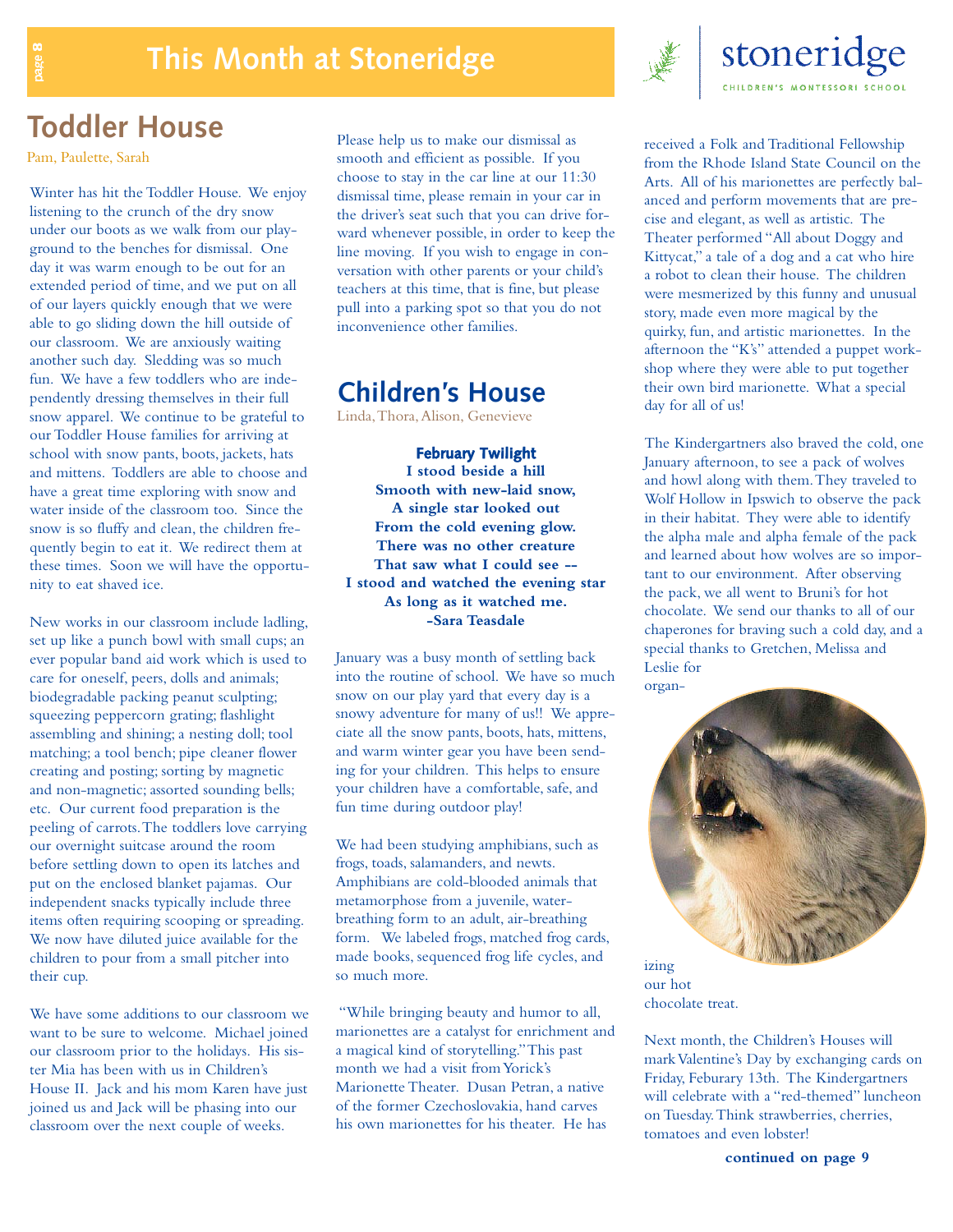## **This Month at Stoneridge**



February also brings the study of reptiles; airbreathing, cold blooded vertebrates that have skin covered in scales as opposed to hair or feathers. We will learn about their life cycles, habitats, and so much more!

### **Lower Elementary**

Heather Grice, Diane Sullivan

What's going on in Lower Elementary? How do the children know what to do? How do they know how to start? Do they do whatever they like? How do the teachers keep track of each child's progress?

These are some of the typical questions visitors to Lower Elementary have. Here's a 'snapshot' of a recent morning in our classrooms to help explain how Lower Elementary ticks:

A small group of children are writing on slips of paper and then walking around the classroom, sticking the paper onto various objects. Then they actually leave the classroom with more slips and continue the labeling.

#### **How do they know what to do?**

These children are doing follow up work related to the function of the article, using 'a' to label one of many or 'the' to indicate the only one. ( a chair, a table, the clock) They are able to choose the work themselves because they had already had a lesson on the noun and article, and they are able to continue doing it as long as they are working purposefully.

#### **How do they know how to start?**

The children start each day by greeting their teachers and taking out their work journals. Here they record the date and think about their first work of the day. It may be something started on the previous day, a recent lesson given, or an invitation from a friend or a teacher. Each child has a bookmark with a list of recent lessons given in each subject area.The bookmark is kept in the work journal as a reminder of work options.

Each child also has a file folder containing all of their written work, so if a child wonders which math problem to do next, he may look in his math copy book and see that he last completed stamp game division card 4 and is now on card 5.

In the case of the labeling, the children had received the lesson together and decided to repeat the lesson. The real learning takes place when the children are self motivated to do this follow up work, not necessarily when they are sitting with a teacher.

#### **Do they do whatever they like?**

The children choose their work based on the lessons they have been given. Each day, the teachers give many lessons, so each child has a variety of work to choose from. As long as a child is concentrating, she may continue with her chosen work.

#### **How does the teacher keep track of all of each child's progress?**

It is the teacher's responsibility to keep detailed records of lessons given, follow up work by each child and observations of work styles and potential for new lessons. Daily assessment and record keeping is essential.

#### **What if a child does not choose to work, or has a difficult time concentrating?**

Some children find it challenging to stay on task, follow a sequence from start to finish, or organize their work materials. These children may be given a short check off list to get them started in an organized way. The list of work gives them the structure and predictability they require to learn to manage their time in the future.

The girls who had been labeling the school with articles and nouns, showed that they were ready for the lesson on the adjective. They are currently writing a book using colors (adjectives) and are labeling the articles, nouns and adjectives. This is considered the very beginning of their understanding of the functions of speech. Many new lessons will follow.



### stoneridge LDREN'S MONTESSORI SCHOOL

### **Upper Elementary in a pickle…**

Victor Young

Students coming to science one day were faced with a strange sight, a pickle with two rods sticking out of it.Wires were attached to the rods.You could feel the curiosity. After the children were seated a strange teacher appeared and turned on a switch. The pickle began to glow. It was a shocking sight. It was the Electric Pickle.We watched the light dance from one end of the pickle to the other as it began to sizzle and smoke poured out of it.

After watching for a few moments, the pickle was turned off and we began our discussion of energy.What had caused the pickle to glow? Students touched the pickle. It was warm.Why? What was going on here? Could we use pickles instead of light bulbs? … and why did it sizzle?

A great discussion followed as we began our study of energy.The kids were excited and engaged. It definitely wasn't a dill lesson.

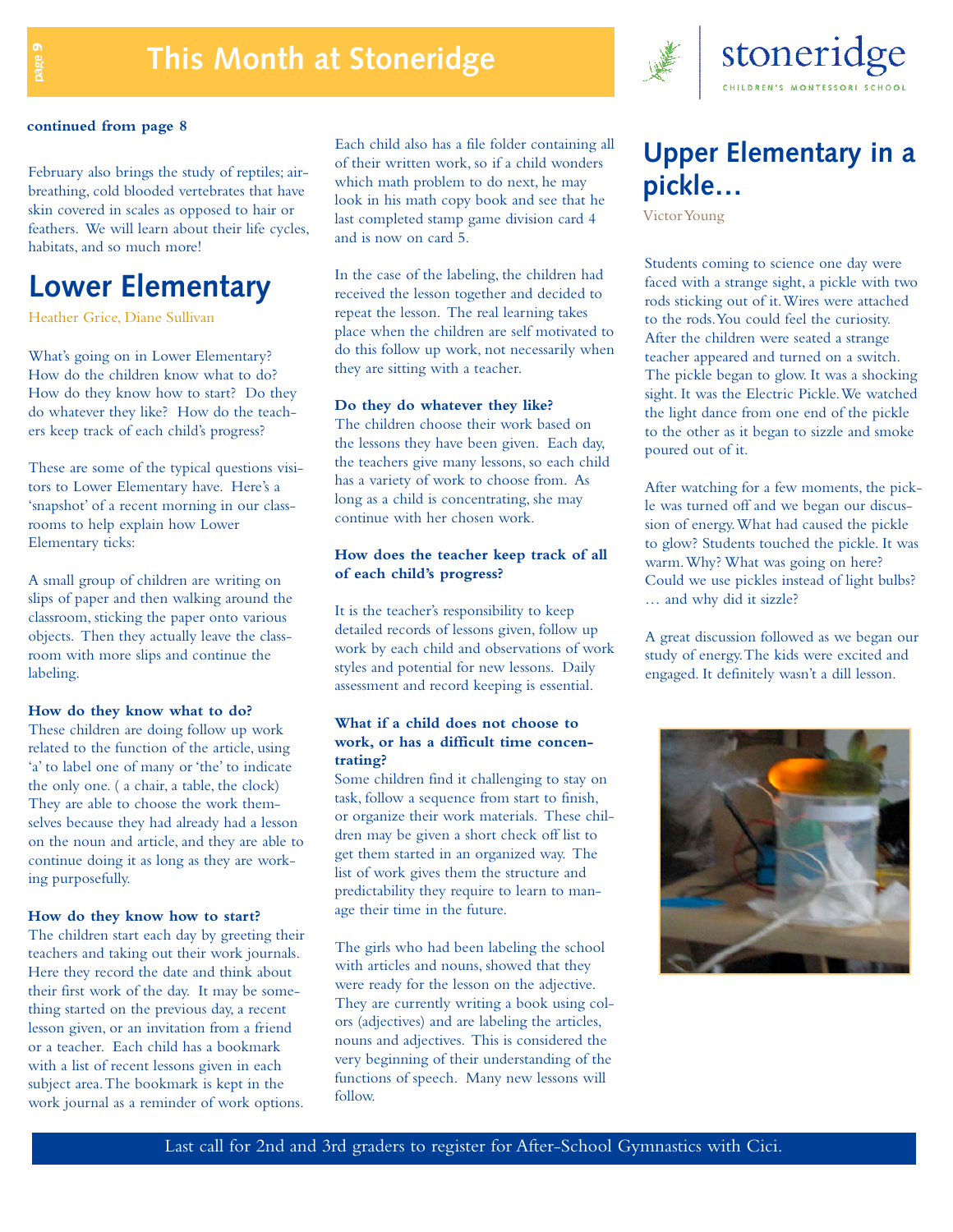

### **Becoming an Author**

Courtney Stephens, MS English Teacher

If I aim to teach my students one thing throughout their time in Middle School, it would be to realize their full potential as writers. The writing workshop structure in our Middle School Language Arts curriculum encourages students to exercise free choice and write about topics that inspire them. This nurtures not only the student's emerging writing skills but also a love for the writing process.As I prepared for this teaching position at Stoneridge last spring and summer, I reflected on how I could encourage even more student ownership and feelings of success in their written work. Attending Lucy Calkin's conference this fall on incorporating a writer's workshop in classrooms reinforced my idea and encouraged me to see it through: I wanted to challenge my students to become authors.

Becoming an author means learning not only how to feel inspired by the process of writing, but also how to follow the steps of a professional writer. The writer's routine may seem familiar to most students and Language Arts classrooms; writers brainstorm ideas, confer with peers, edit their work and then turn it in to editors.Yet, there is a final step that authors take - they submit their writing for publication. Why not have our students follow this last step as well?

Throughout this year, I have encouraged students to submit their poems, short stories and personal narratives for publication in the various magazines and writing contests that are open to young writers. Students are then not just turning work in for my assessment or reading it out loud for their peers during our writer's workshop celebrations, but by submitting it for publication they are declaring that they are ready to share their ideas with the world. I believe that this motivates students to do their best work and gives them a deeper sense of ownership over what they produce. As the Middle School students have explored their creative freedom this year, I have been amazed with their tremendous talent and increased self-confidence because of participating in these publication opportunities.

Two of our emerging authors in the middle school, Maddy and Mia, were recently chosen as finalists in the Creative Communications Writing Contest and will become published in this year's anthology, *A Celebration of Poets*.This is an honor for Maddy and Mia as they were selected from among thousands of young writers who entered this contest from around the country. Screams and laughter echoed throughout our classroom the day that Mark and I announced to the girls that they would become published authors. That was an exciting day, as will the day when we see their names in print along with their poems. Maria Montessori said," The ability to write will be acquired as a result of the … activity of one's mind which is interested in such a magical conquest." My hope is that the experience of becoming authors and seeing their peers published has infused these students' written words with some magic and the power their ideas deserve.

*Because* By Mia, Middle School Student

Eve bit the apple, you see And Pandora opened the box. You should not want a parrot, dear, Because you know it talks.

You know what they say about folks in glass houses And how throwing stones is never the best If you have a gun, my dear, You'll need a bulletproof vest.

*Mistakes* By Maddy, Middle School Student

Words are permanent… and sometimes that can hurt your own… friends and feelings. Can you take back the words… that you muttered under your breath…and at least you will have the warm feeling of no regret, at your death.

#### Chorus:

Mistakes… so hard to erase, and ever so hard

to chase, and to find… a little piece of mind, to rub across the fine black line;And now it's time to grab that little pink square to erase mistakes, time to take, the thing that'll erase mistakes that I make, and when I'm pressed for time, I keep it on my mind, the fact that not everything is written in pencil. Mistakes so… hard to erase… and when I look at your face I realize you need to borrow my eraser.

My words…are pinging at the solid wall, words that I cannot take back… wishing wanting just that I could rearrange these words just to make it better.

#### Chorus:

We all make mistakes. My mistakes are permanent… and so are God's.We aren't all perfect… so says the song. Live long…Mistakes

Mary Cookson and a few other parents at Stoneridge would like us all to know about an upcoming event to benefit HAWC:

Share the Love: AValentine's Day Moment . . . at RERUN

(a "gently used" shop to benefit HAWC - Helping Abused Women and Children) 330 Rantoul Street, Beverly, MA.

Come, shop for those unique fashion finds no one else is wearing - (although major clothing lines are also represented, including, yes, I kid you not - BODEN!)

A few of us have given Rerun a makeover to celebrate Valentine's Day.

Music! Delicious Treats! Drink! Free Gifts! (gossip, dressing-up, giggling, too) Really, this is too fun to miss, and all to benefit HAWC.

page 10